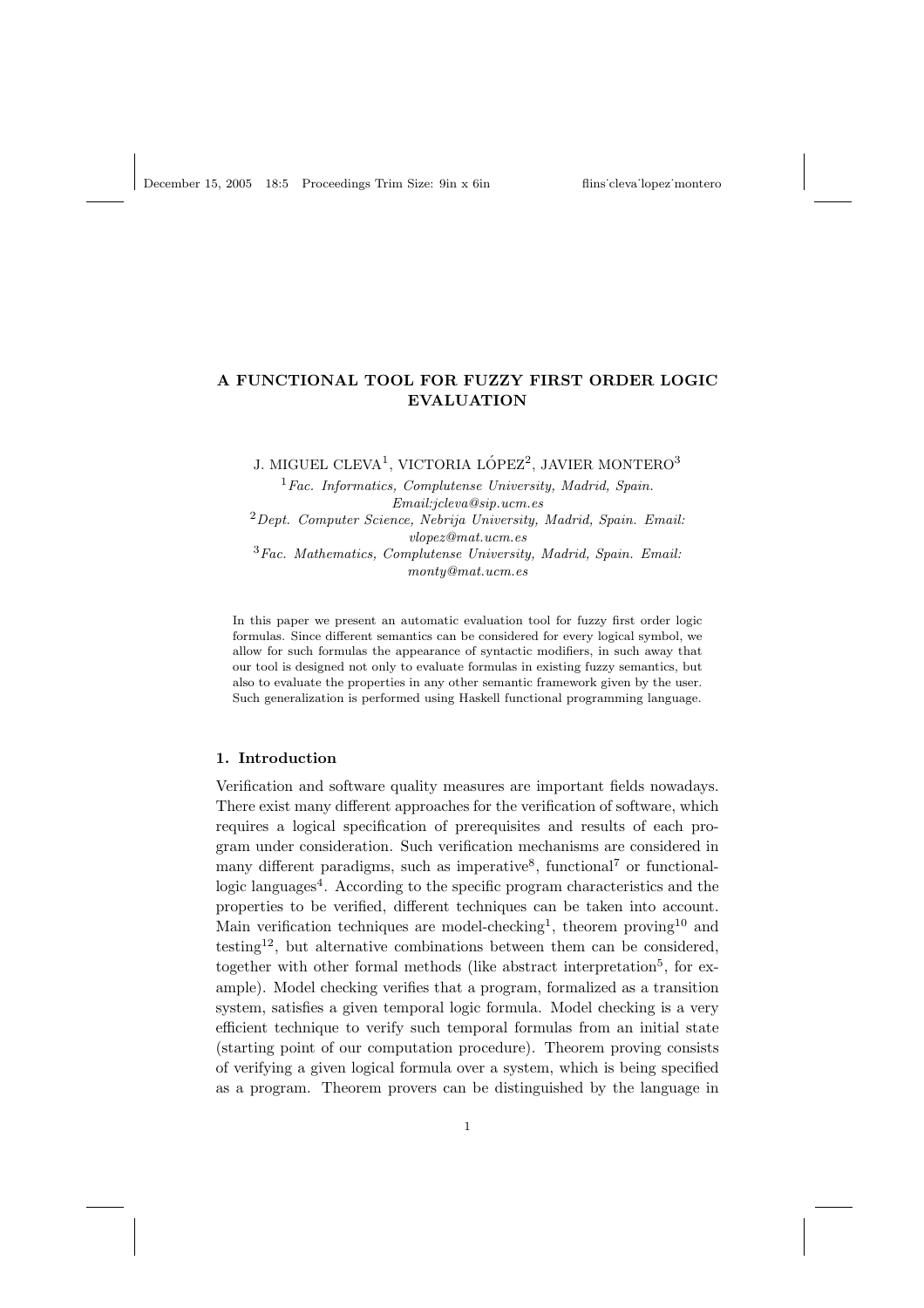which systems are specified (see, e.g., Isabelle<sup>10</sup>,  $Coq<sup>3</sup>$  or  $PVS<sup>11</sup>$ ). Testing is commonly used for huge systems in which the previous approaches cannot give a result in reasonable time (it is also used to speed up decisions about system specifications).

From a formalization and verification point of view, the classical approach for verification of systems is the Hoare alternative<sup>8</sup>, where the specification of the system is done by a pair of first order logical (FOL) formulas, and the verification of the imperative system uses the Hoare's deduction rules (see Hoare<sup>8</sup>). Nevertheless, this approach is not enough to deal with other programs executed in parallel. In this case, considered specification is temporal logic, which reflects the idea of system evolution in time. But systems nowadays are even more complex, since they evolve in space too. Hence, spatial-temporal logics are introduced in order to specify programs. Still, specification requisites may be inexact, not fitting standard crisp formalism. For this reason we have introduced a fuzzy logic approach for the specification of program properties<sup>9</sup>. But such a fuzzy logic approach requires a certain level of certainty of a given formula, to be chosen from different interpretations.

The tool we present in this paper has been initially developed to assist an expert to select a given semantics for a given situation, based upon Haskell<sup>2</sup>, a lazy functional programming language which seems appropriate for a general but efficient tool. In particular, with this tool we calculate the values of a fuzzy first order formula for a collection of possible semantics given by the user. In this way, experts can get a better knowledge for their decisions.

The paper is structured as follows: section 2 is devoted to a survey on specification of software; in section 3 we develop our tool for evaluating fuzzy logic formulas, followed by a section 4 with several examples and a final section for conclusions and future research work.

# 2. Software specification

Software verification requires to formalize characteristics of the system. This is the main objective of software specification, where the properties each algorithm must verify are given, by means of a precondition and a postcondition. Precondition describes the situation in which the algorithm can be applied (otherwise we may get undesired results). Postcondition describes the relations between the input data and the output of the given algorithm, at the end of the computation process. Such statements are for-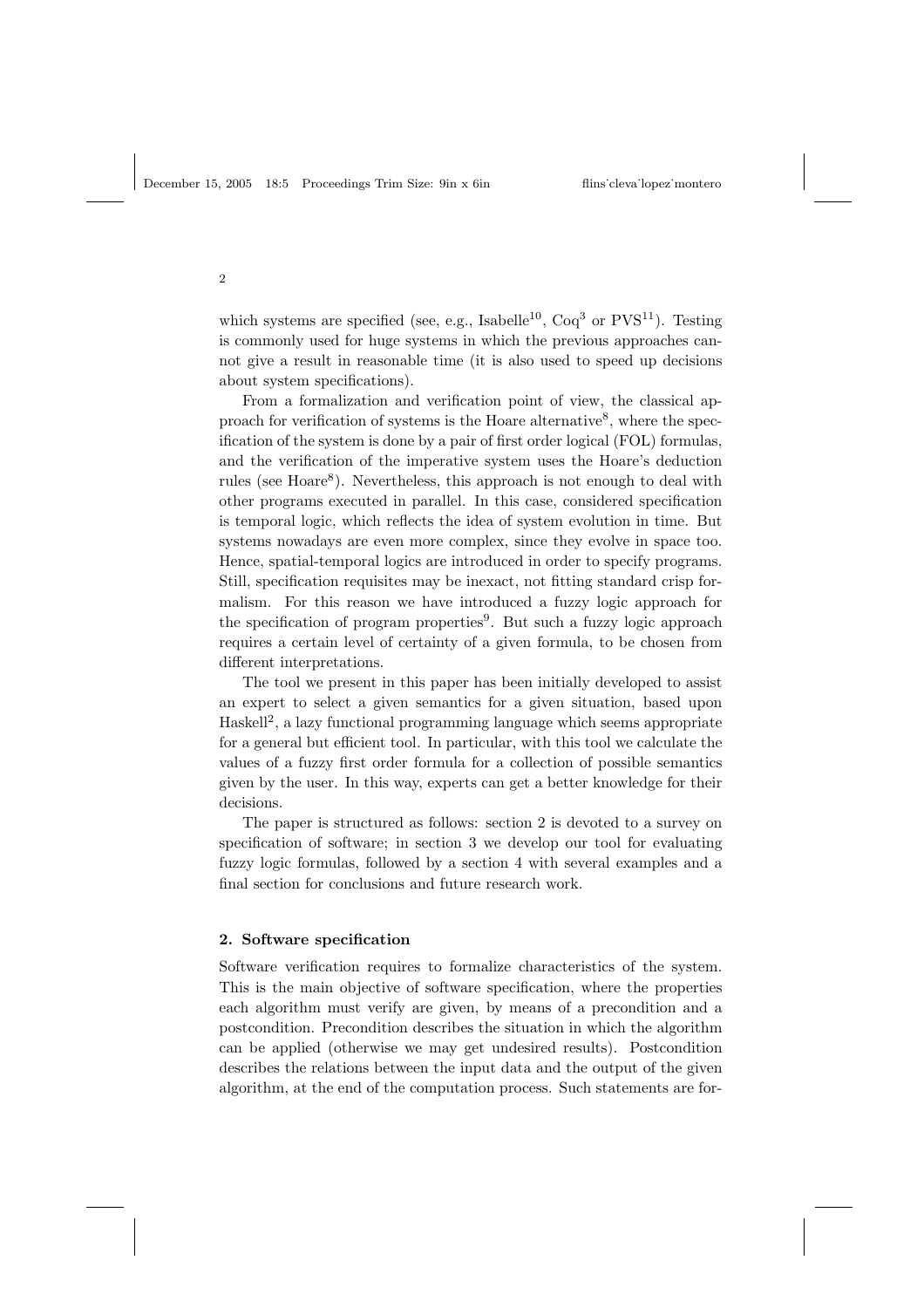malized as First Order Logic (FOL) formulas ( $\sec^6$  for a survey on classical logic). From those formulas and the Hoare's deduction rules<sup>8</sup> for verification of programs, a formal verification of the algorithm can be developed, by applying some appropriate deduction rules in order to deduce from the precondition the final postcondition.

The main problem on specification is that properties of a system are given by demand (clients provide the requisites our program should satisfy). Such requisites are usually given in natural language, so they use to be ambiguous. To cope with that possibility we have considered as specification framework the fuzzy logic approach<sup>9</sup>. Under this approach, systems are specified as triples (program, precondition and postcondition), specified as fuzzy FOL formulas.

For verification and evaluation purposes, a specific method has been developed<sup>9</sup> in order to evaluate the confidence level of our program, once a particular specification has been given. Hence, we need an evaluation of any given fuzzy logic formula, so we can interpret the relation between precondition and postcondition. An automatic system will be very useful for this purpose.

#### 3. Evaluating Fuzzy FOL formulas

In this section we present the main characteristics of the evaluation tool we have developed. Our main goal was to provide a mechanism to evaluate fuzzy first order formula within a given interpretation semantic, to be considered by the expert for deciding about such semantics for the validation of the program.

The main characteristic of this tool is the possibility of dealing with any semantics for the interpretation of fuzzy logic formulas. For the implementation of our tool we have considered Haskell<sup>2</sup>, a functional programming language allowing to deal with functions as arguments.

#### 3.1. The evaluation tool

The function that evaluates the formula in a given scenario is called eval. The implementation of this function is shown in figure 1. This function makes use of many other functions that check the correctness of the input data, split the formula in different tokens to be evaluated, and auxiliary functions to calculate the partial values of different kinds of formulas.

The general form of this function is:

eval form semlist univ intlist numcharlist cont modlist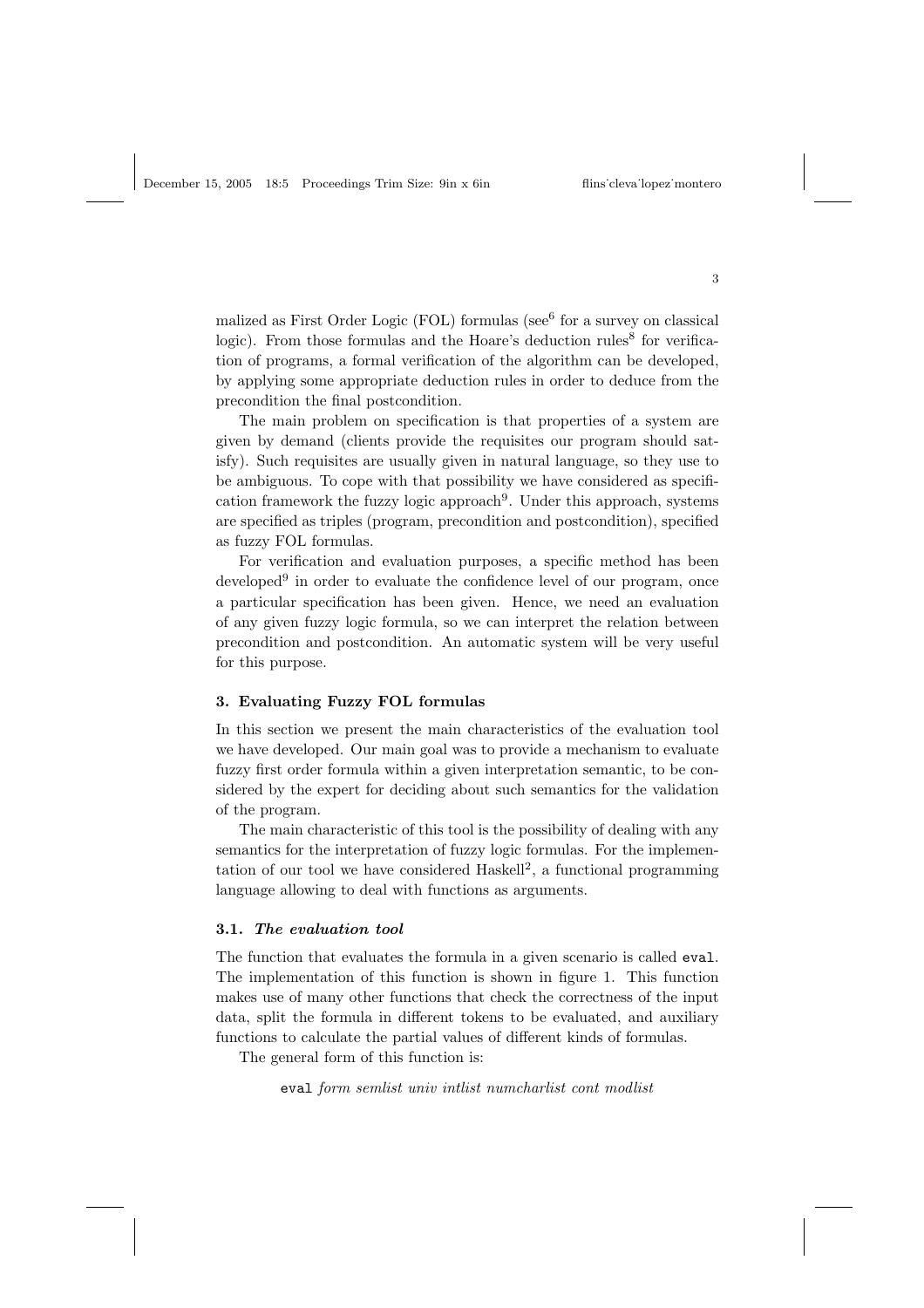```
eval :: [Char] -> [(Char,Float->Float->Float)] -> [Char]
        -> [(Char,Float->Float)] -> [(Char,Char,Float)]
        -> [(Char,Char)] -> [(Char,Float->Float)] -> Float
eval xs fs us rs cs es ms = evalR xs fs 0 us rs cs es ms
evalR :: [Char] -> [(Char,Float->Float->Float)] -> Float ->
         [Char] \rightarrow [(Char, Float \rightarrow Float)] \rightarrow [(Char,Char,Float)]-> [(Char,Char)] -> [(Char,Float->Float)] -> Float
evalR [] _ v _ _ _ _ _= v
evalR ('(':xs) fs v us rs cs es ms=
    let (ys, zs) = formulaS('(':xs) in)evalR zs fs (evalR ys fs v us rs cs es ms) us rs cs es ms
evalR ('&':xs) fs v us rs cs es ms =
    let (ys,zs)=formulaS(xs) in
       evalR zs fs ((funcion '&' fs) v
             (evalR ys fs v us rs cs es ms)) us rs cs es ms
evalR ('|':xs) fs v us rs cs es ms =
    let (ys,zs)=formulaS(xs) in
       evalR zs fs (dor v (evalR ys fs v us rs cs es ms)
             (funcion 'k' fs) (funcion '<sup>\sim</sup>' fs)) us rs cs es ms
evalR ('>':xs) fs v us rs cs es ms =
    let (ys, zs) = formulaS(xs) in
        evalR zs fs (funcionI (funcion '>' fs) (funcion '<sup>-</sup>' fs)
             (funcion '&' fs) v (evalR ys fs v us rs cs es ms))
              us rs cs es ms
evalR ('''':xs) fs v us rs cs es ms =
    let (ys,zs)=formulaS(xs) in
        evalR zs fs ((funcion '"' fs)
             (evalR ys fs v us rs cs es ms) 0) us rs cs es ms
evalR ('A':xs) fs v us rs cs es ms =
    let (ys,zs,var)=formulaSC(xs) in
        evalR zs fs (valoraA ys var fs v us rs cs es ms)
              us rs cs es ms
evalR ('E':xs) fs v us rs cs es ms =
    let (ys,zs,var)=formulaSC(xs) in
        evalR zs fs (valoraE ys var fs v us rs cs es ms)
        us rs cs es ms
evalR (x:xs) fs v us rs cs es ms =
    let (y,m,zs) = formulaRel(xs) in
        evalR zs fs (valorRel x (head y) m us rs cs es ms)
        us rs cs es ms
```
Figure 1. The eval function implemented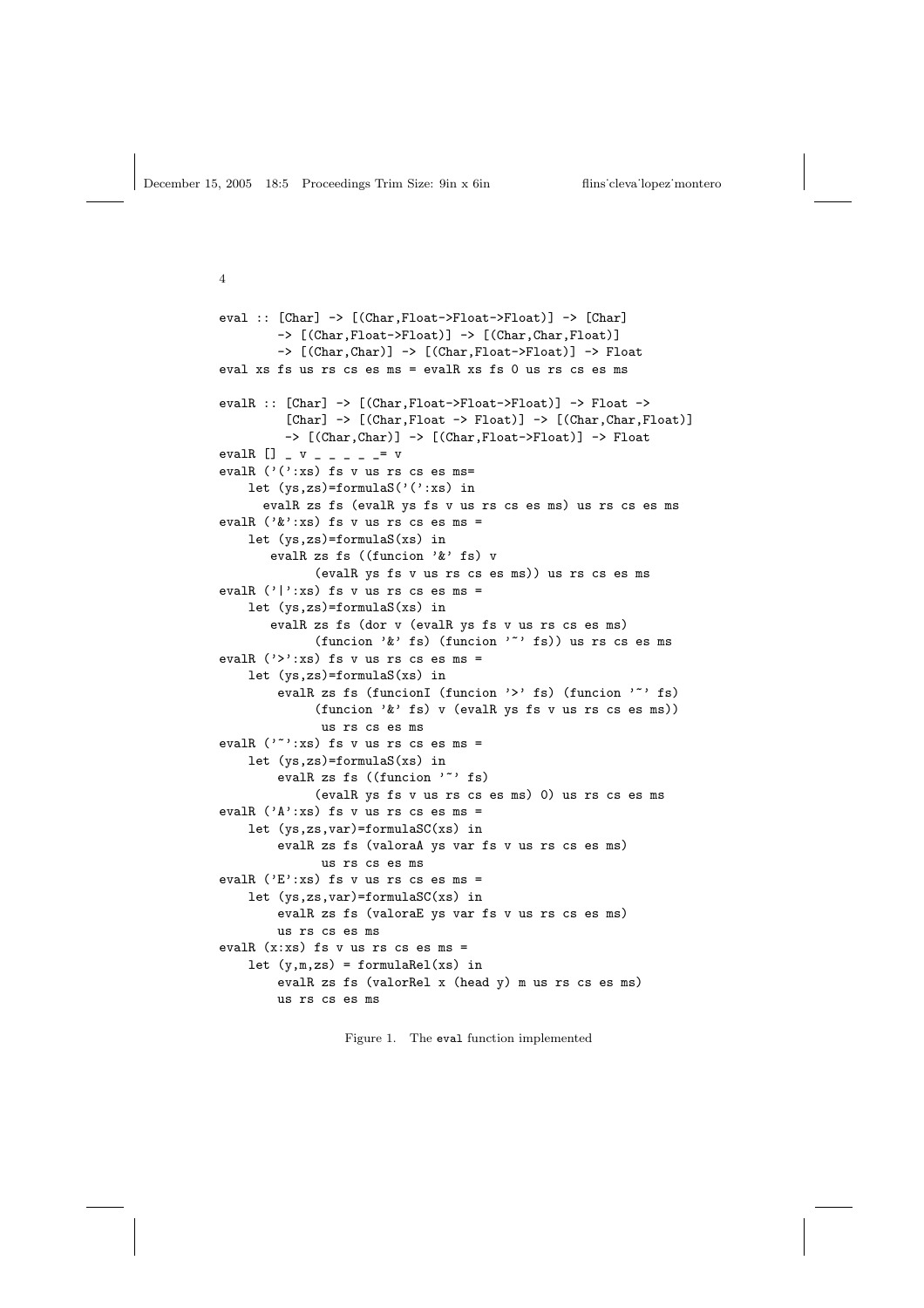where the following parameters appear:

- form is the fuzzy FOL formula. Fuzzy first order logic is a natural formalization of the system properties. Its syntax is the same as first order logic  $(FOL)^6$ , where we define the following translation between FOL formulas and formulas accepted in the system (we shall be able to write any fuzzy formula in our system by applying this translation mechanism):

**Definition 3.1.** Let  $\varphi$  be a FOL formula. Its syntactic translated formula  $\overline{\varphi}$  is inductively defined as follows:

- Predicate symbols  $P$  have their syntactic counterpart  $P$  in the system.
- $\neg \varphi$  is translated into  $\tilde{\varphi}$
- $\varphi \wedge \psi$  is translated int  $\bar{\varphi} \& \bar{\psi}$
- The disjunction  $\varphi \vee \psi$  is translated into  $\bar{\varphi} + \bar{\psi}$
- The implication  $\varphi \Rightarrow \psi$  is translated into  $\bar{\varphi} \geq \bar{\psi}$
- The quantifications  $\forall x.\varphi$  and  $\exists x.\varphi$  are translated into Ax. $(\bar{\varphi})$  and  $Ex.(\bar{\varphi})$  respectively.

- semlist is the semantics of the logic symbols used to evaluate the formula. The semantics in the fuzzy framework is defined as follows:

**Definition 3.2.** A 'fuzzy semantic' FS is a triple  $(\wedge_f, \vee_f, \neg_f)$  with three consistent fuzzy operators for AND, OR and NEGATION. When necessary the tuple is extended to deal with the implication operator considering the tuple  $(\wedge_f, \vee_f, \neg_f, \Rightarrow_f)$ .

In our evaluation tool the fuzzy semantic is given as a list of pairs formed by a logic symbol ( $\sim \mathbf{k}$  | >) and the function associated to the corresponding symbol. For simplicity, we have considered in the program usual functions, like Zadeh's logic (dmin, dmax, comp) or Lukaszewicz's logic (luka, comp), but each user can introduce alternative functions. Lists in Haskell are written as sequences of elements between square brackets separated with commas (e.g., [1,2,3,4] is the list of naturales formed by such numbers).

- univ is universe of discourse of the logic. The universe is introduced as a list of characters not overlapping any other name neither variable nor predicate symbol. Such characters are written in Haskell between quotation marks. As we can only deal with finite lists, we restrict our universe of discourse to be a finite domain.

- intlist is the list of pairs of predicates and associated interpretation functions. This collection of predicates is inserted as a list of pairs formed

5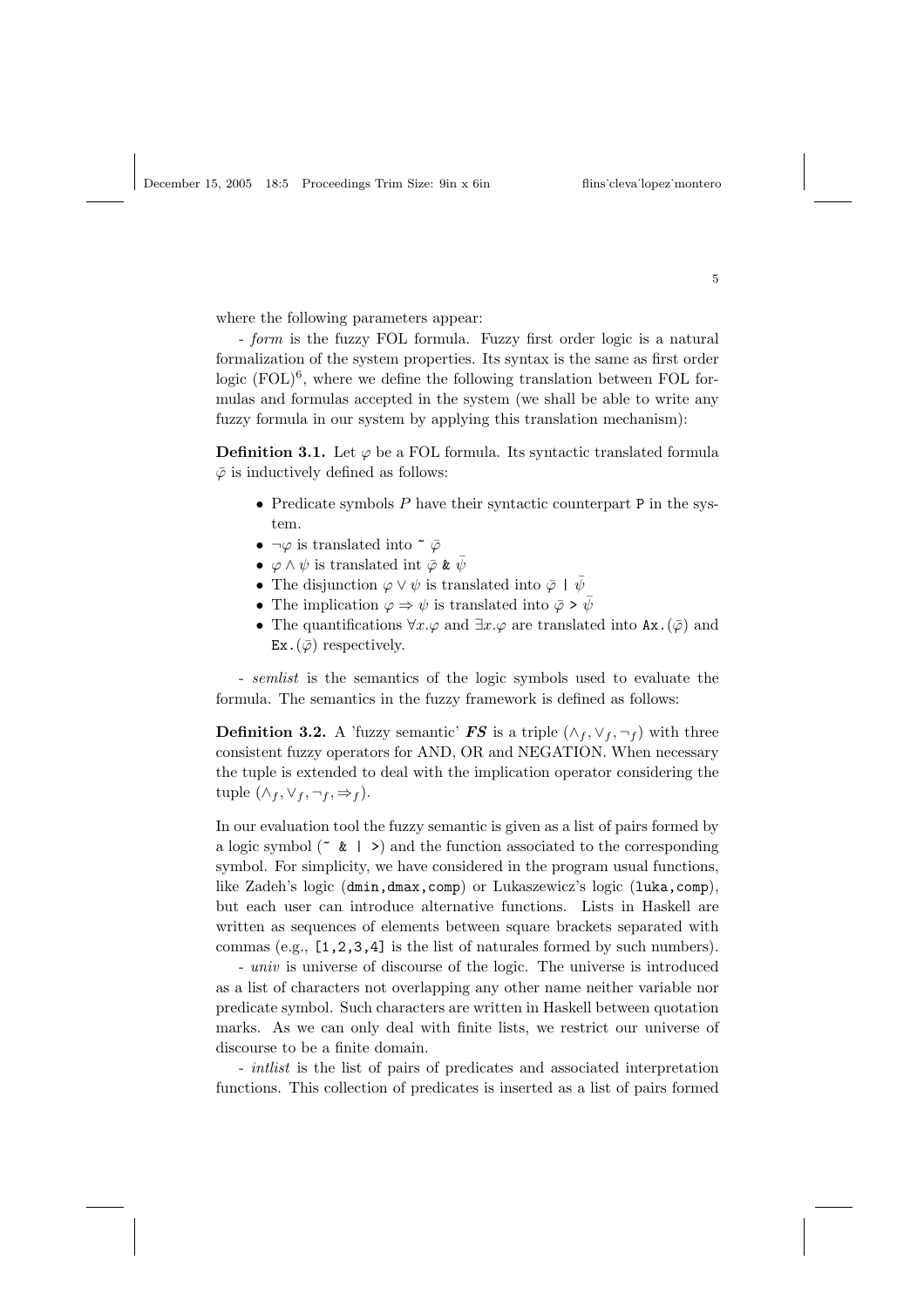by the predicate symbol and the interpretation function.

- numcharlist is the list of numeric characteristic values. The numeric characteristic for each universe symbol is introduced as a list of triples (S,P,V), where S is an element from the universe of discourse, P is a predicate symbol, and V is the numeric characteristic associated to S for the predicate symbol P. We use this numeric characteristic to obtain the interpretation of the element for the corresponding predicate.

- cont is the environment used to evaluate free variables. It is represented as a list of pairs formed by the variable and the value within a bounded universe. In almost every execution this environment is empty, i.e., there are no free variables.

- modlist is the list of modifiers of the logic. The list consists of pairs formed by the modifier symbol and its interpretation function. This modifier symbols are not defined in the program, but by the user avoiding to crash with any other previous symbol.

## 4. Example

Let us consider three individuals for this case named *John, Michael, Ann*, to be observed under the predicates tall, short and old, young. Lets for example assume that their respective heights are 1.7, 1.9, 1.65 meters and that their respective ages are 18, 20 and 35 years. The interpretation function for these values can be seen in the table below.

|         | <b>HEIGHT</b> | tall | short | AGE | voung   | old   |
|---------|---------------|------|-------|-----|---------|-------|
| John    | 17            | 0.4  | 0.6   | 18  |         |       |
| Michael | 1.9           |      |       | 20  | 0.9     | $0$ . |
| Ann     | $1.65\,$      | 0.3  |       | 35  | $0.6\,$ |       |

Lets then evaluate some specific formulas with our tool:

- Michael is neither very old nor very young: this property is specified as

$$
\neg (P \uparrow (M) \land Q \uparrow (M))
$$

where in this case  $M$  represents *Michael*,  $P$  and  $Q$  are the predicates old and *young* and the  $\uparrow$  represents the syntactic modifier *very*. After performing the syntactic translation we obtain the following formula valid in the system:

 $^{\sim}$ (P+(M)&Q+(M))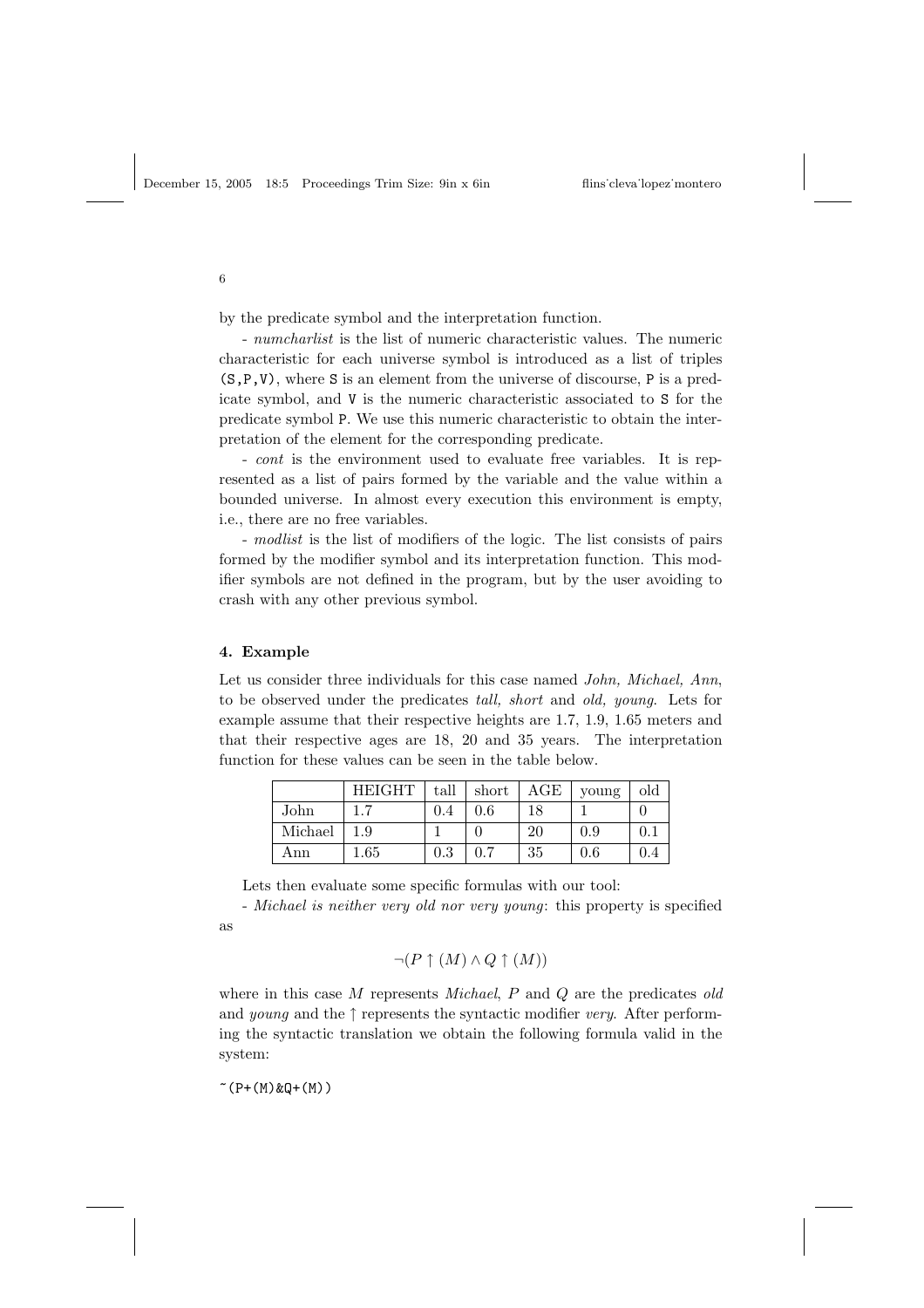$$
lins'cleva'lopez'monterc
$$

where + represents the modifier ↑. To evaluate the formula in our tool we have to give an element in the list of modifiers and its associated function. The call to the system in this case is the following:

```
evaluate ""(P+(M))&(Q+(M))" [('&',.]uka), ('''',comp)]['M'] [('P',young),('Q',old)] [('M','P',22),('M','Q',22)]
[ [ ( ' + ' , sqr)]
```
where sqr is the predefined function to calculate the square of a given number. The formula is evaluated in the system using the Lukaszewicz's logic together with the square function as interpretation of the modifier symbol for predicates.

- Everybody is very tall and very young: this property is formalized as follows.

$$
\forall x.(P \uparrow (x) \land Q \uparrow (x))
$$

where  $P$  and  $Q$  represents the predicates tall and young. And after the translation process we obtain the expression:

 $Ax. (P+(x) & Q+(x))$ 

To ask the tool for the value of the expression, we need to give the universe of discourse as the list of elements A, B, C. The environment is again empty, and the expression introduced to the system will be

```
evaluate "Ax.((P+(x))\&(Q+(x)))" [('&',dmin), ('''',comp)]['J', 'M', 'A'] [('P', tall'), ('Q', young)][\, (\, 'J',\, 'P',\, 1.7)\, , (\, 'J',\, 'Q',\, 18)\, ,\, (\, 'M',\, 'P',\, 1.9)\, , (\, 'M',\, 'Q',\, 22)\, ,('A', 'P', 1.65), ('A', 'Q', 35)] [] [('+'', sqr)]
```
The semantics used to evaluate this expression is the Zadeh's logic and for the universal quantification we can use the aggregation of the conjunction of every instance of the formula, substituting the variable with a universal symbol (see table below with the values for expressions in this example).

| Example | Zadeh | Product | Lukaszewicz |
|---------|-------|---------|-------------|
|         | 0.4   | 0.4     | 0.4         |
|         | 0.19  | 0.1881  | 0.18        |
|         | 0.09  | 0.0042  |             |

7